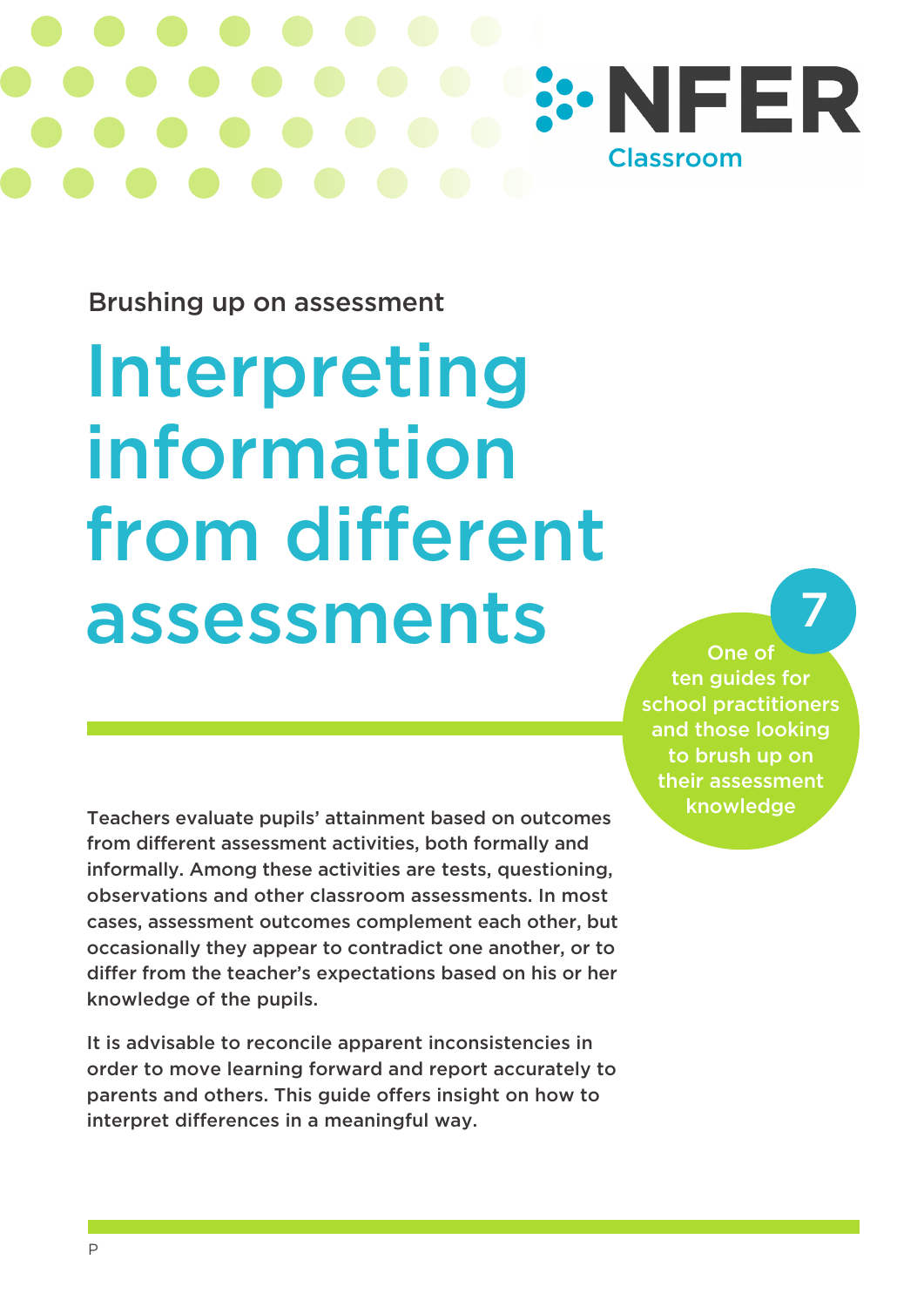### Why do assessments give different results?

Since learning is not always a linear process, inconsistencies should be unsurprising. Think of learning, and therefore assessment, as a climbing frame rather than a ladder: pupils may not always continue upwards; they may take a sideways step to reinforce learning, or even take a step down when learning is not fully secure.

Assessment results can differ between subjects when pupils are more secure in their achievement in some subjects than others. Assessments within a subject can also give different results, because pupils can be more secure in some skills or topics than others.

Other reasons for differences can be:

- the mode of the assessment (e.g. pupils may respond differently to practical, written, digital or oral activities)
- the length of the assessment activity
- technical aspects of the assessment (how it is constructed and features such as its reliability)
- the extent of 'scaffolding' or support available
- extraneous factors (such as a pupil's mood, the level of background noise, etc.).

Interpretation of assessment results should take factors like these into account. They are the main reason why good assessment is cumulative and needs to include a variety of assessment types over time, as well as outcomes from both formative and summative assessments.

#### Drawing conclusions from different assessment outcomes

Remember: all assessment methods have limitations. When inconsistent outcomes arise, use them to prompt questions such as:

- Could an assessment in a different mode have given a different outcome?
- Was there a flaw in the assessment method?
- Did extraneous factors affect the pupil?
- Does the inconsistent result highlight that a pupil has not yet grasped a key concept or skill, despite attaining well in other areas of learning?



Assessments may give different results for several reasons, and assessment outcomes should be interpreted in context.



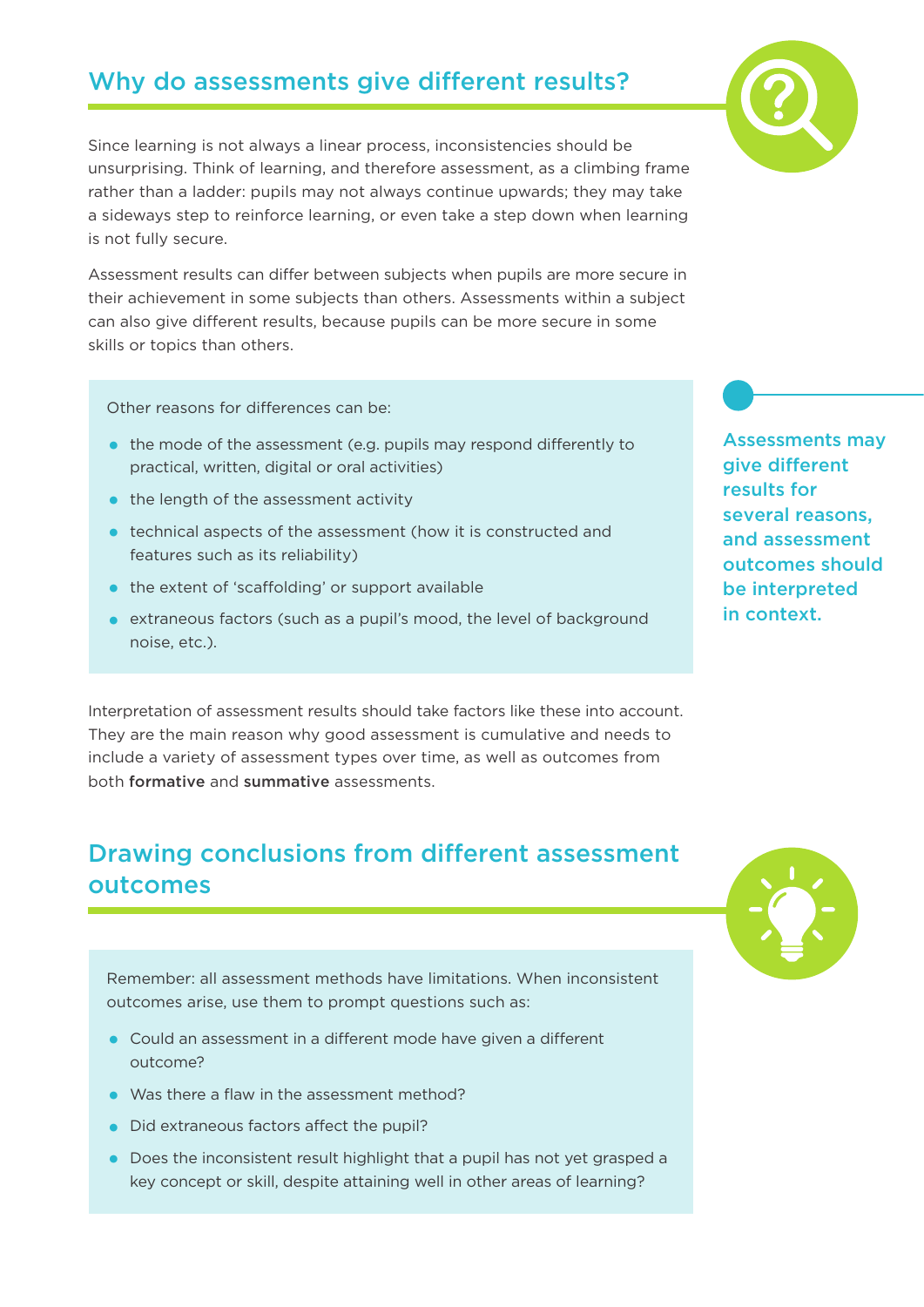Consider all possibilities when faced with discrepancies, and don't attempt to read more into a set of results than is warranted by the information available. Instead use outcomes from different assessments to test your ideas about a pupil's attainment.

Discrepancies can help to build a more complete picture of pupils' attainment, as well as informing ongoing teaching. If assessment outcomes for a pupil are inconsistent, it may simply be that the pupil's knowledge and understanding are well developed in some areas of the curriculum but not yet fully secure in other areas, which continue to need reinforcement. Use such differences to inform your future lesson planning. If inconsistent data suggests poor assessment practice, take steps to improve future assessment activities.

#### Summarising achievement from different assessments

When summarising achievement, use various assessment outcomes to build a broad picture of attainment. However when compiling data from different assessments, make sure your conclusions are valid by comparing and combining like-for-like.

Be aware that raw scores can only be used to compare a pupil's attainment with others who took the same test, and cannot be compared with a pupil's raw score from different tests, in the same or other subjects, and are therefore not useful for monitoring progress over time. This is because raw scores do not take into account the difficulty of a particular test. For example, NFER's autumn reading tests are based on slightly easier texts than are used later on in the year. If a year 5 child were to complete the autumn, spring and summer year 5 reading tests on the same day at end of the summer term, they would not necessarily get the same raw score across each. Raw scores also don't indicate the total marks attainable in a test. It would therefore be unreasonable to say that a pupil who scored 4, 5, 15, and 32 on four different tests had an average score of 14, if the four tests had different total scores.

Using standardised scores, rather than raw scores, can help you make more accurate judgments of attainment and progress. Standardised scores convert raw scores onto a common scale, enabling test-takers to be compared with a large, nationally representative sample that has taken the test at the same time of year prior to publication. In most cases, the average, nationally standardised score is set at 100, irrespective of the difficulty of the test, so teachers can readily identify whether a test-taker is above or below the national average. This enables comparisons of attainment between different tests, in different subjects and over time.



**Using** standardised scores, rather than raw scores, can help you make more accurate judgments of attainment and progress.